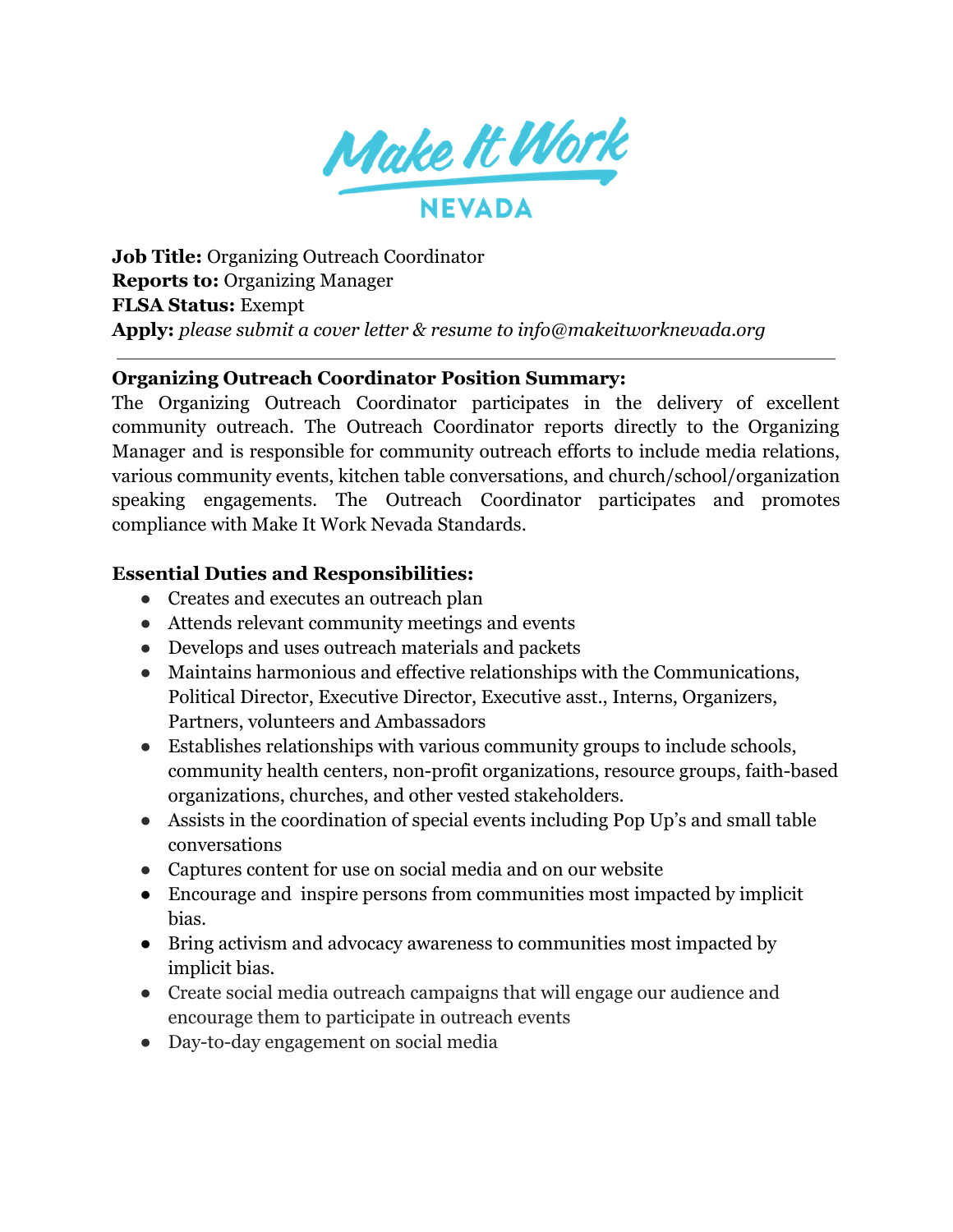# **Other Duties and Responsibilities:**

- Performs all other duties as assigned
- Solicits testimonials, reviews, and surveys
- Rally, march, protest, and or testify for issues that impact person impacted by implicit bias

## **Qualifications:**

- Valid Driver's License
- 21 years of age or older
- Proof of a registered vehicle for use

# **Salary & Benefits**

The Organizing Outreach Coordinator position is a salaried position that earns between \$35,000 and \$39,000 per year. Make It Work Nevada offers a competitive benefits package that includes medical, vision and dental insurance, as well as, paid holidays, paid sick days and family medical leave.

# **Education & Experience:**

- High School Diploma and/or equivalent
- At least 1-year experience in outreach and community relationship building-preferred

# **Knowledge, Skills and Abilities:**

- Outstanding ability to build interpersonal relationships at all levels.
- Excellent communication skills, both written and verbal.
- Proven ability to establish, build, and nurture partnerships.
- Demonstrated passion for community and service.
- Proven leadership, teambuilding, and organizational skills.
- Proven ability to maintain integrity in a fast paced and high-demand environment.
- Proven ability to manage performance goals.
- Ability to interact with people from all ethnic backgrounds, ages, and lifestyles.
- Practical experience and/or working knowledge of Facebook, Instagram, Twitter, YouTube, LinkedIn and Tik Tok platforms
- Proficient in interviewing subjects for featured stories as part of story collecting